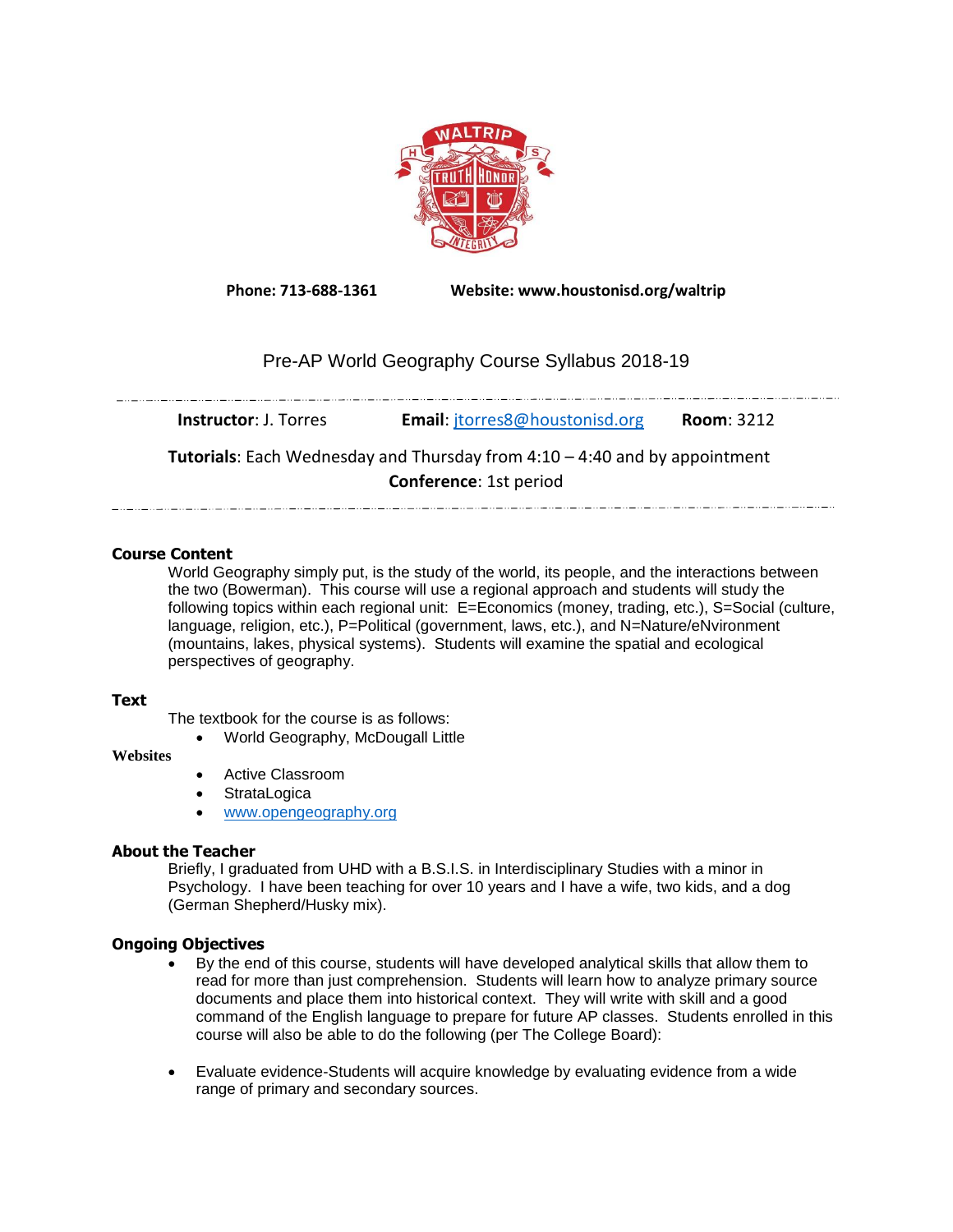- Incorporate Evidence-Students will demonstrate command of quantitative, qualitative, and spatial data by effectively incorporating them into written and oral arguments.
- Explain Historical Relationships-Students will explain relationships among events and people by marshalling evidence for causality, correlation, continuity, and change over time.

#### **Requirements**

You are required to maintain all your work. The workload for Pre-AP is heavier than a corresponding level course so students enrolled in this course should be highly motivated and self-disciplined. This class is not recommended for students who are not hard working. All students will be required to write at least one essay per exam.

#### **Class Procedures**

- 1. Get to class on time.
- 2. Remain in your assigned seat unless otherwise directed.
- 3. Bring required materials to class everyday unless you are otherwise directed.
- 4. Use polite speech and show respect for yourself and others.
- 5. Follow the teacher's direction immediately and without complaint.

#### **Class Guidelines**

1. Students will be given a warning the first time they tardy, subsequent tardies will receive a phone call to parents and/or fifteen minutes detention.

2. There will be no food or drinks allowed in my room.

3. Make up exams will be given within two days of a missed exam. Any students failing to take

their exam within those two days may be subject to taking a different exam than their classmates.

- 4. All electronic devices will be confiscated if visible or audible in the classroom.
- 5. Dress code will be enforced as required by the administration of WHS.

6. Attendance. If you have three unexcused absences, you will not receive credit for this course. It is imperative that you attend class.

#### **Grading Scale**

| Per HISD policy: 90-100= |             | A  |
|--------------------------|-------------|----|
|                          | $80 - 89 =$ | B. |
|                          | $75 - 79 =$ | С  |
|                          | $70-74 =$   | D  |

 $\mathsf D$ Below  $70=$ 

The grade awarded at the end of every Six-Week Cycle is a composite one. The final grade will be derived from:

| Test/Performance Assessment=35%   |         |  |
|-----------------------------------|---------|--|
| Class Work                        | $=30\%$ |  |
| Quizzes                           | $=20%$  |  |
| Homework and other grades $=15\%$ |         |  |

Students will be given opportunities to make up or redo a class assignment or examination for which the student received a failing grade.

#### **Attendance and Participation**

Students must maintain attendance requirements of HISD or risk loss of credit. Be positive and have an appreciation for learning, participate!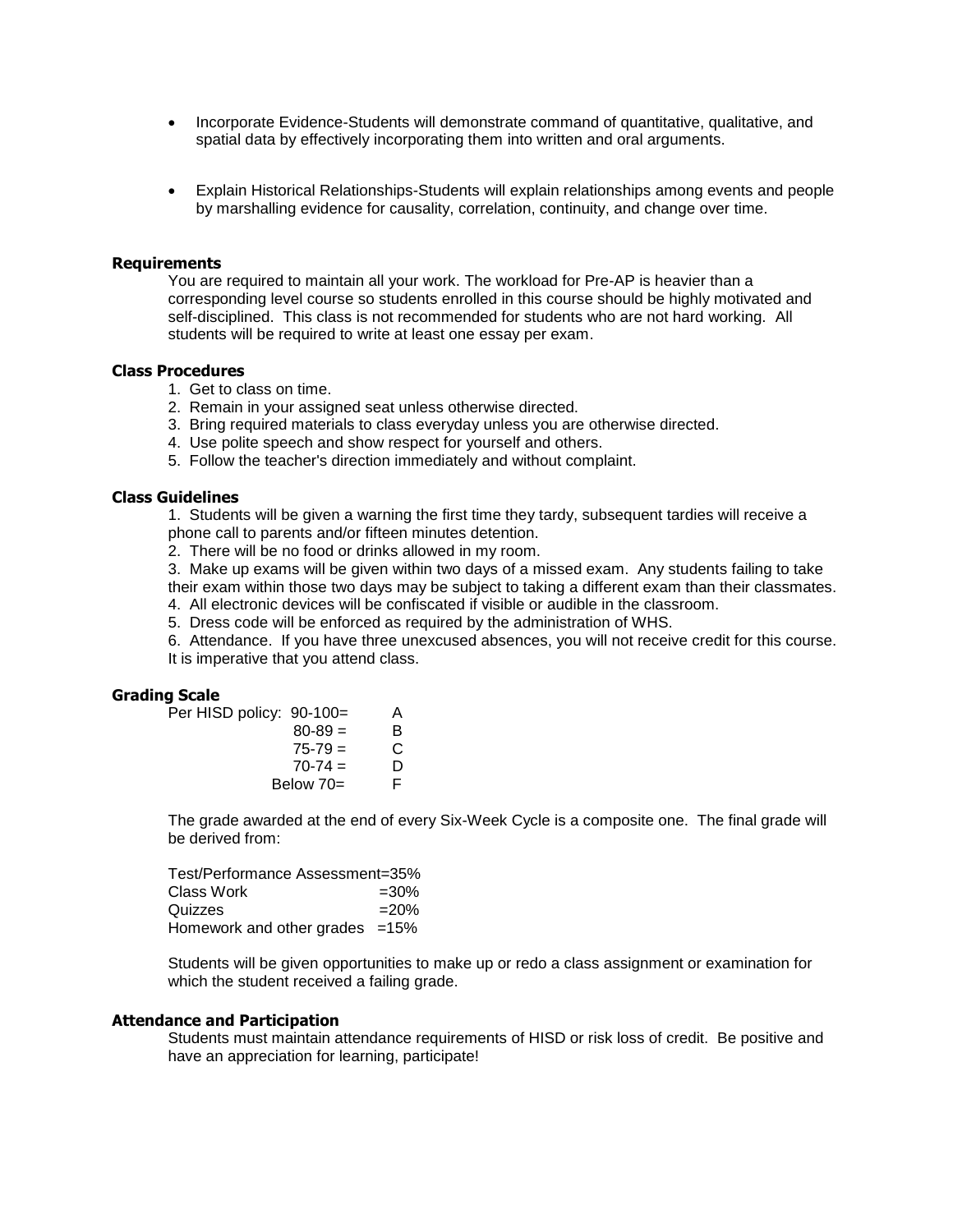#### **Daily Required Materials**

1. laptop 2. Pen/pencils 3. three-ring-binder 4. paper

## **Unit Overviews**

## **Unit One**

This unit serves as a review of geographic tools such as maps, mental maps, and other data tools. Students will learn the five themes of geography and they will be introduced to the geographic standards related to the World in Spatial Terms and Places/Regions.

## **Unit Two**

This unit explores the geographic elements of Physical systems and addresses the processes that shape the earth's surface as well as significant landforms, ecosystems and other physical aspects of places. Human systems will also be introduced as students learn settlement patterns, population, demographics, places, regions, and cultures.

#### **Unit Three**

This unit examines how humans adapt to, depend on and modify the physical environment in which they settle. It also explores the impact that the physical environment has on the human systems within that space. Region: North America

#### **Unit Four**

This unit explores settlement patterns, routes of migration, and distribution patterns, including urbanization, as people began to locate themselves in a physical environment and add a human dimension to the characteristics of a place. Region: Latin America

## **Unit Five**

This unit attempts to answer the question: What is culture? It also explores how cultural traits spread from place to place. Region: Europe.

## **Unit Six**

By examining religion as one particular aspect of the cultural mosaic, this unit will explore how culture influences people's perceptions. Region: SW Asia

#### **Unit Seven**

This unit explores the development of political systems and divisions. As humans settled together in larger and larger groups the need for rules and laws emerged and humans began to form systems of government and various political divisions on the earth's surface. Region: Africa/Russia

## **Unit 8**

This unit compares regional government systems and extends this comparison to examination of how political and social factors often lead to conflict and efforts toward cooperation among people and nations. Region: Asia